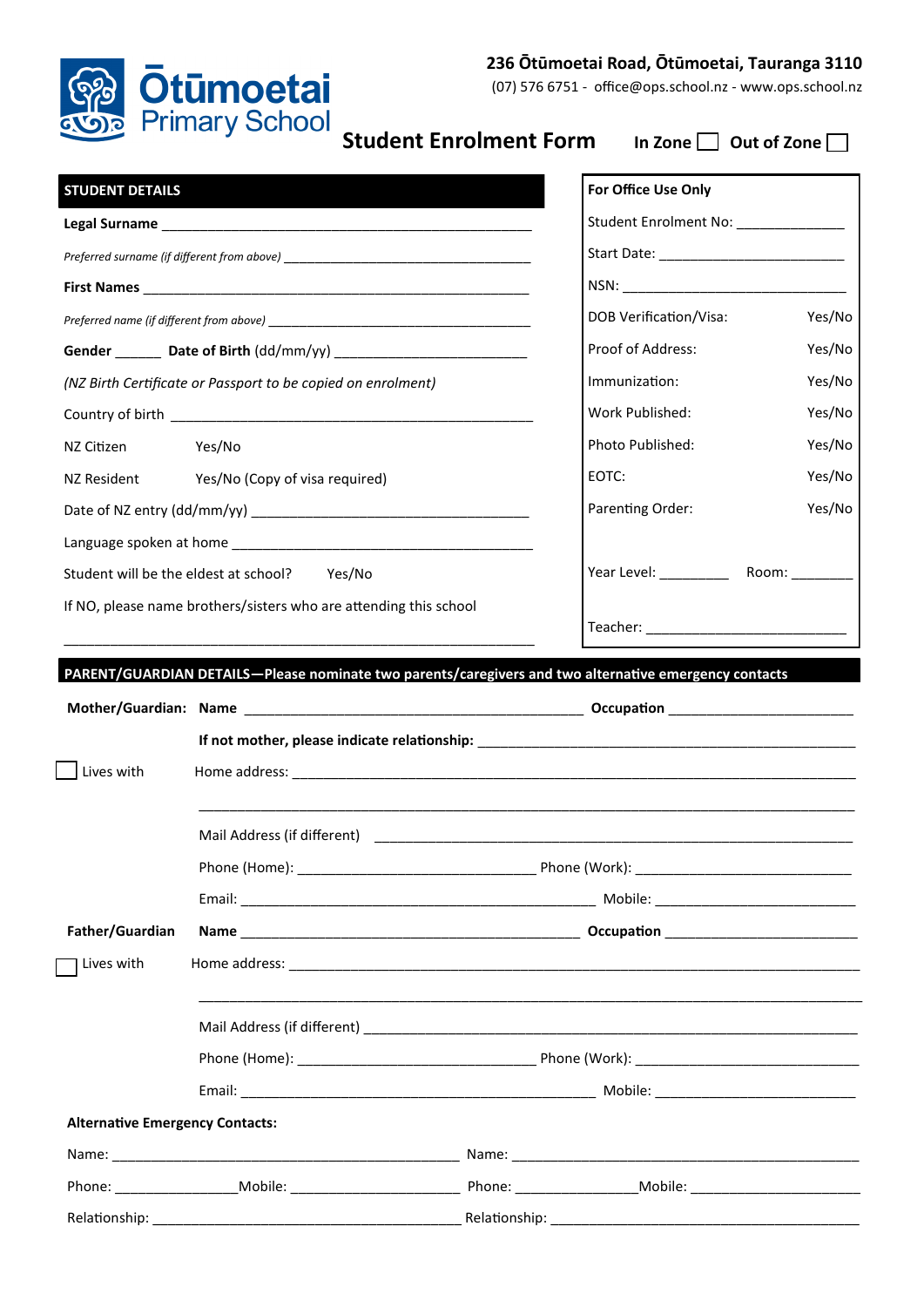| <b>CUSTODY ACCESS</b>                                                                                                                                                                                                          |                                           |
|--------------------------------------------------------------------------------------------------------------------------------------------------------------------------------------------------------------------------------|-------------------------------------------|
| Court Order issued? Yes / No / NA                                                                                                                                                                                              | Attached information as required          |
| PREVIOUS SCHOOLING (including early childhood education)                                                                                                                                                                       |                                           |
|                                                                                                                                                                                                                                |                                           |
| Year Level ________________                                                                                                                                                                                                    |                                           |
| Kindy/Pre-School attending: North and the state of the state of the state of the state of the state of the state of the state of the state of the state of the state of the state of the state of the state of the state of th |                                           |
| Please indicate any Early Childhood education this student has had (if just starting school this year)                                                                                                                         |                                           |
| Kohanga Reo                                                                                                                                                                                                                    | Was ECE regularly attended?               |
| Play Centre                                                                                                                                                                                                                    | Yes, for the last _____ year(s)           |
| Kindergarten or Early Childhood Centre                                                                                                                                                                                         | Not regularly/only occasionally           |
| <b>Home Based Service</b>                                                                                                                                                                                                      |                                           |
| Attended, but only outside New Zealand                                                                                                                                                                                         | Approximate number of hours per week ____ |
| Did not attend any pre-school                                                                                                                                                                                                  |                                           |
| <b>ETHNIC GROUPS</b>                                                                                                                                                                                                           |                                           |
| NZ European/Pakeha                                                                                                                                                                                                             |                                           |
| New Zealand Maori-Please specify Iwi Affiliation/s                                                                                                                                                                             |                                           |
|                                                                                                                                                                                                                                |                                           |
|                                                                                                                                                                                                                                |                                           |
| DETAILS OF PRE-SCHOOLERS LIKELY TO BE ATTENDING THIS SCHOOL IN THE FUTURE                                                                                                                                                      |                                           |
| 1.                                                                                                                                                                                                                             |                                           |
| 2.                                                                                                                                                                                                                             |                                           |
| HEALTH RECORD-Please outline any health problems or medication                                                                                                                                                                 |                                           |
|                                                                                                                                                                                                                                |                                           |
|                                                                                                                                                                                                                                |                                           |
|                                                                                                                                                                                                                                |                                           |
|                                                                                                                                                                                                                                |                                           |
| My child is (please tick) Fully immunised $\Box$                                                                                                                                                                               | Not immunised                             |
| The immunisation certificate has been brought to school on enrolment                                                                                                                                                           | <b>Yes</b><br>No                          |
| <b>LEARNING and BEHAVIOUR</b>                                                                                                                                                                                                  |                                           |
|                                                                                                                                                                                                                                |                                           |
|                                                                                                                                                                                                                                |                                           |
| Has your child been stood down or excluded from another school?                                                                                                                                                                | Yes<br>No                                 |
|                                                                                                                                                                                                                                |                                           |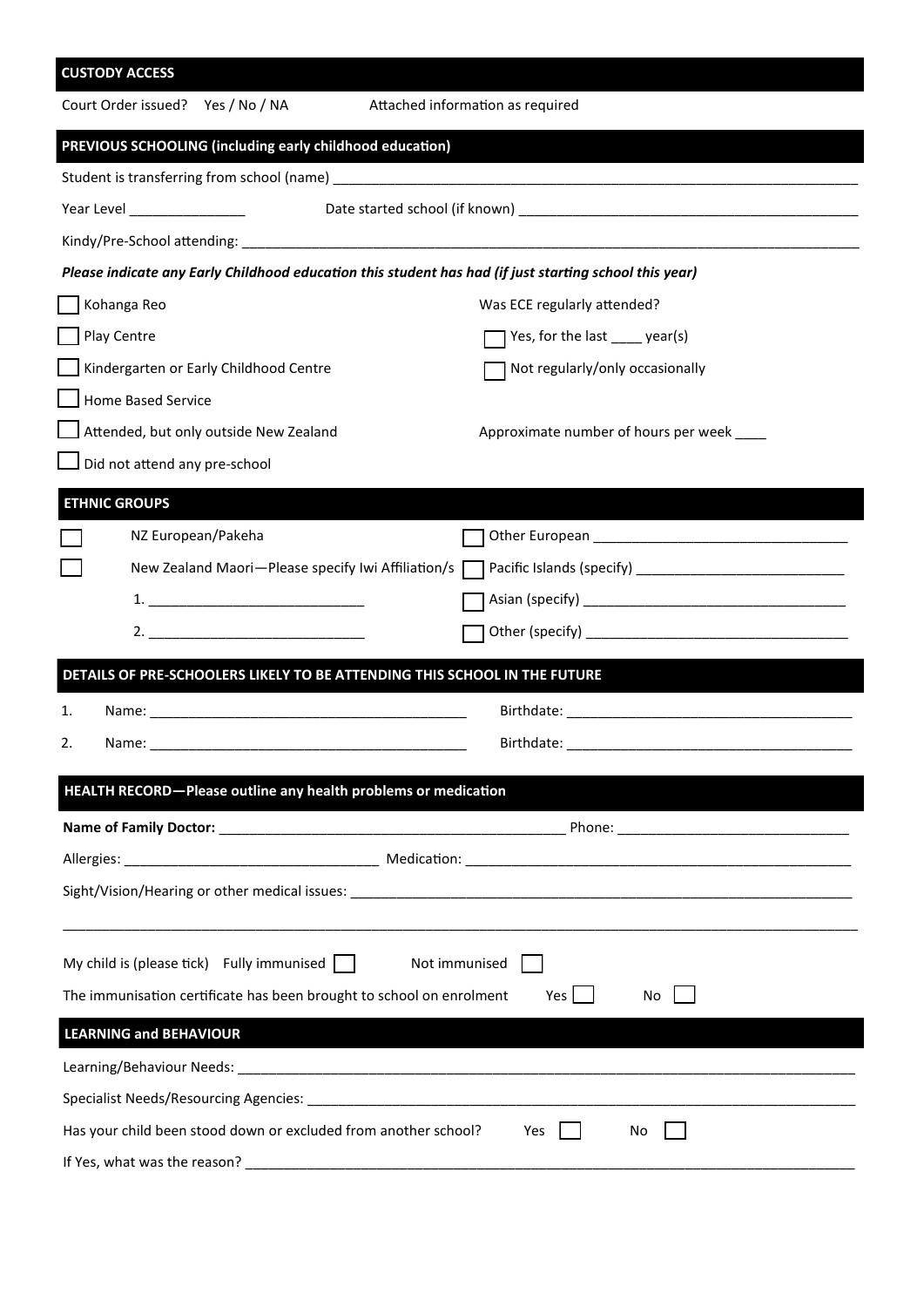## **EDUCATION OUTSIDE THE CLASSROOM**

**PARENTAL AGREEMENT—Please read the following and indicate your consent. If you do not consent to this please discuss this with the Principal/Deputy Principals**

Education Outside the Classroom (EOTC) is the name given to all events and activities that occur outside the classroom, both on school grounds, and off-site.

Our students participate in a wide range of learning opportunities within and outside the school grounds. Senior students participate in a wide range of sporting events outside the school throughout the year. All class teachers are encouraged to provide extension and enrichment opportunities for their students. These learning opportunities sometimes require travel outside the school.

The school uses a process to identify and manage risks at every level of activity and this process is monitored by the board and the principal. We recognise four levels of activities, each with specific requirements regarding parental/caregiver consent.

#### **Level 1 Activity**

At school, or within the immediate local environs, for example, sports events, fun days.

**Consent required:** Blanket permission provided on enrolment.

#### **Level 2 Activity**

Off-site events occurring entirely in school time and finishing no later than 4 pm, for example, zone sports, team sport events, class trips to the museum. Parents are advised of the finishing time if it is later than 3:15 pm.

**Consent required:** Blanket permission provided on enrolment, but parents are informed that the event is to occur.

#### **Level 3 Activity**

Off-site or on-site events occurring in one day involving risk assessed to be greater than that associated with the average family activity, for example, water activities (apart from swimming sports), rock climbing.

**Consent required:** Parent/caregiver informed consent is required for each specific event.

#### **Level 4 Activity**

Events occurring overnight, for example, school camp.

**Consent required:** Parent/caregiver informed consent is required for each specific event.

By signing this, you consent to your child participating in level 1 and 2 activities. For any level 3 or 4 activity, you will always be provided with a specific consent form.

I/we give permission for our child to participate in level 1 and 2 Education Outside the Classroom activities.

I/we have provided the school with up-to-date medical and other information on the school enrolment form and will notify the school of any changes to that information.

**Signed:** \_\_\_\_\_\_\_\_\_\_\_\_\_\_\_\_\_\_\_\_\_\_\_\_\_\_\_\_\_\_\_\_\_\_\_\_\_\_\_\_\_\_ **Signed:** \_\_\_\_\_\_\_\_\_\_\_\_\_\_\_\_\_\_\_\_\_\_\_\_\_\_\_\_\_\_\_\_\_\_\_\_\_\_\_\_\_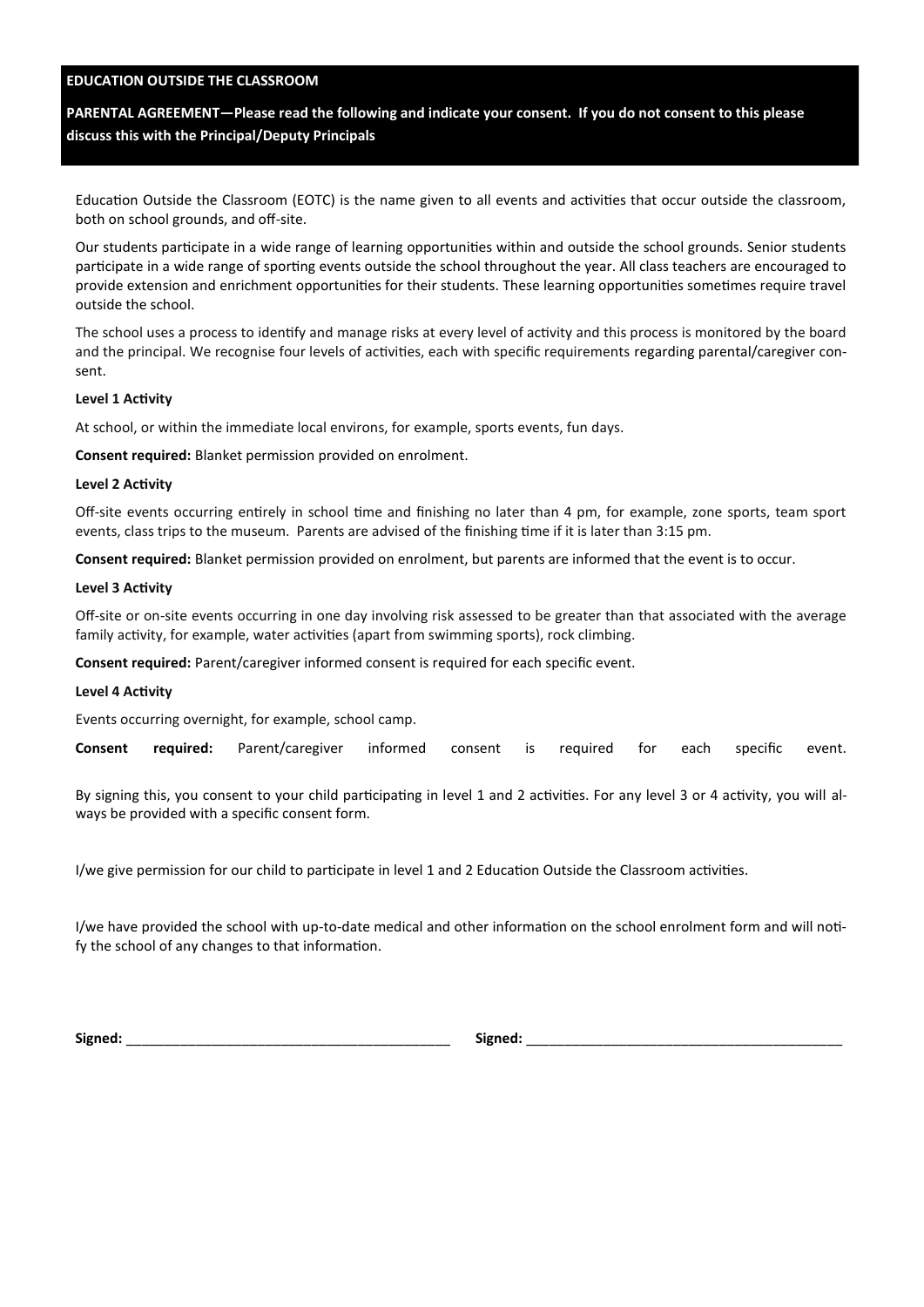# **DIGITAL CITIZENSHIP/CYBER SAFETY MEMORANDUM OF UNDERSTANDING Please read the following and indicate your consent. If you do not consent to this please discuss this with the Principal/ Deputy Principals**

To ensure that Ōtūmoetai Primary Students are using digital technologies and online tools safely we teach about digital citizenship and cybersafety.

The form below outlines an understanding between the school, your child and yourself around device care and correct digital conduct. Please go through this form carefully with your child to ensure that everyone is aware of their responsibilities when it comes to the safe use of technology.

In order for your child to use digital technologies at school you and your child will need to complete and sign the form.

## **Looking After Me**

*I will:*

- only use digital technologies when I have permission
- only visit the pages I am allowed to
- only share pictures and stories about myself when my teacher tells me I can
- talk to my parents and teachers about any online friends I have
- tell my teacher or parents if anyone is unkind to me on the computer
- tell my teacher or parents immediately if I see anything that makes me feel uncomfortable

## **Looking After Others**

*I will:*

- ask before I share a picture or story about a person
- be respectful and kind about others work and feelings

## **Looking After Property**

*I will:*

- wash and dry dirty, sticky hands before touching digital technology.
- keep all drink and food away from technology.
- respect the technology walk and use two hands for carrying devices; only using my finger on touch screens, return it to its storage place after use.
- be seated while using technology unless directed by the teacher

We have talked about the Digital Citizenship/Cyber Safety rules and why these are important for keeping us safe. We know that there may be a consequence if the rules are not followed.

| Signed: the contract of the contract of the contract of the contract of the contract of the contract of the contract of the contract of the contract of the contract of the contract of the contract of the contract of the co | (Parent) |     |     | Signed: the contract of the contract of the contract of the contract of the contract of the contract of the contract of the contract of the contract of the contract of the contract of the contract of the contract of the co | (Child) |
|--------------------------------------------------------------------------------------------------------------------------------------------------------------------------------------------------------------------------------|----------|-----|-----|--------------------------------------------------------------------------------------------------------------------------------------------------------------------------------------------------------------------------------|---------|
| Dated:                                                                                                                                                                                                                         |          |     |     |                                                                                                                                                                                                                                |         |
| I give permission for my child's photograph to be published Yes                                                                                                                                                                |          |     | No. |                                                                                                                                                                                                                                |         |
| I give permission for my child's work to be published.                                                                                                                                                                         |          | Yes | No  |                                                                                                                                                                                                                                |         |
| I understand that this could result in them being publicly identified as a student of Otūmoetai Primary School. (website, class                                                                                                |          |     |     |                                                                                                                                                                                                                                |         |

I understand that this could result in them being publicly identified as a student of Ōtūmoetai Primary School. (website, class blogs and wikis, school newsletters and Facebook, newspaper)

Signed: \_\_\_\_\_\_\_\_\_\_\_\_\_\_\_\_\_\_\_\_\_\_\_\_\_\_\_\_\_\_\_\_\_\_\_ Dated: \_\_\_\_\_\_\_\_\_\_\_\_\_\_\_\_\_\_\_\_\_\_\_\_\_\_\_\_\_\_\_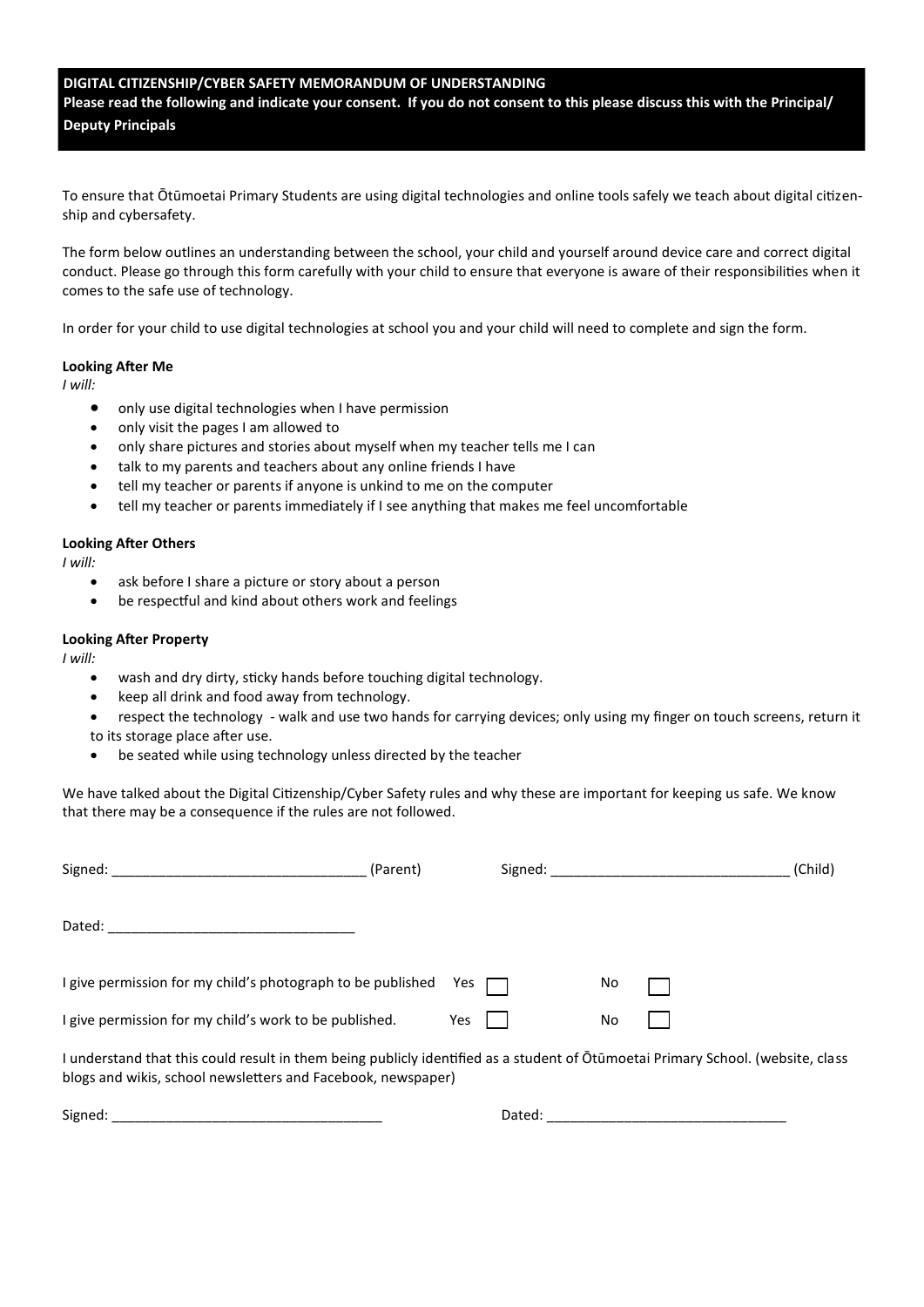## **IN-ZONE ENROLMENT DECLARATION**

*Please complete the In-Zone Enrolment Declaration in order to complete the enrolment process.*

#### **To be completed by parents who have given an in-zone address as the student's usual place of residence.**

The address given at the time of the application for enrolment must be the student's usual place of residence when the school is open for instruction. This means that if you currently live at an in-zone address, but move to an out-of-zone address before your child's first day of attendance, your child will not be entitled to enrol at the school.

The Ministry of Education has advised that parents should also be warned of the possible consequences of deliberately attempting to gain unfair priority in enrolment, by knowingly giving a false address or making an in-zone living arrangement which they intend to be only temporary e.g.

- Renting accommodation in-zone on a short term basis
- Arranging temporary board with a relative or family friend
- Using the in-zone address of a relative or friend as an " address of convenience", with no intention to live there on an on-going basis.

Before enrolment takes place (i.e. before attendance begins), if the Board of Trustees has reasonable grounds for believing that the given in-zone address is not a genuine, on-going living arrangement, then the Board of Trustees may withdraw any offer of a place which it may have made on the basis of the given address.

After attendance has begun, if the school learns that a student is no longer living at he in-zone address given at the time of application for enrolment, and has reasonable grounds to believe that a temporary in-zone residence has been used for the purpose of unfairly gaining priority in enrolment at the school, then the Board of Trustees may review the enrolment. Unless parents can give a satisfactory explanation within 10 days, the Board of Trustees may annul the enrolment. This course of action is provided for under section 100A of the Education Act 1989.

I confirm that the address which I have provided to the school will be the usual place of residence of \_ **(student's name) when the school is open for instruction. I will advise the school of any subsequent change of address.**

**Please supply one of the below documents to support your Enrolment Declaration:**

**Proof of current in-zone residential address i.e. Tauranga City Council rates notice**

**OR current in-zone Rental Agreement**

**OR current in-zone Sale & Purchase Agreement** *(if you have recently purchased, must be unconditional)*

Name: \_\_\_\_\_\_\_\_\_\_\_\_\_\_\_\_\_\_\_\_\_\_\_\_\_\_\_\_\_\_\_\_\_\_\_\_\_\_\_\_\_\_\_\_\_\_\_\_\_ Date: \_\_\_\_\_\_\_\_\_\_\_\_\_\_\_\_\_\_\_\_\_

Signed: \_\_\_\_\_\_\_\_\_\_\_\_\_\_\_\_\_\_\_\_\_\_\_\_\_\_\_\_\_\_\_\_\_\_\_\_\_\_\_\_\_\_\_\_\_\_\_\_\_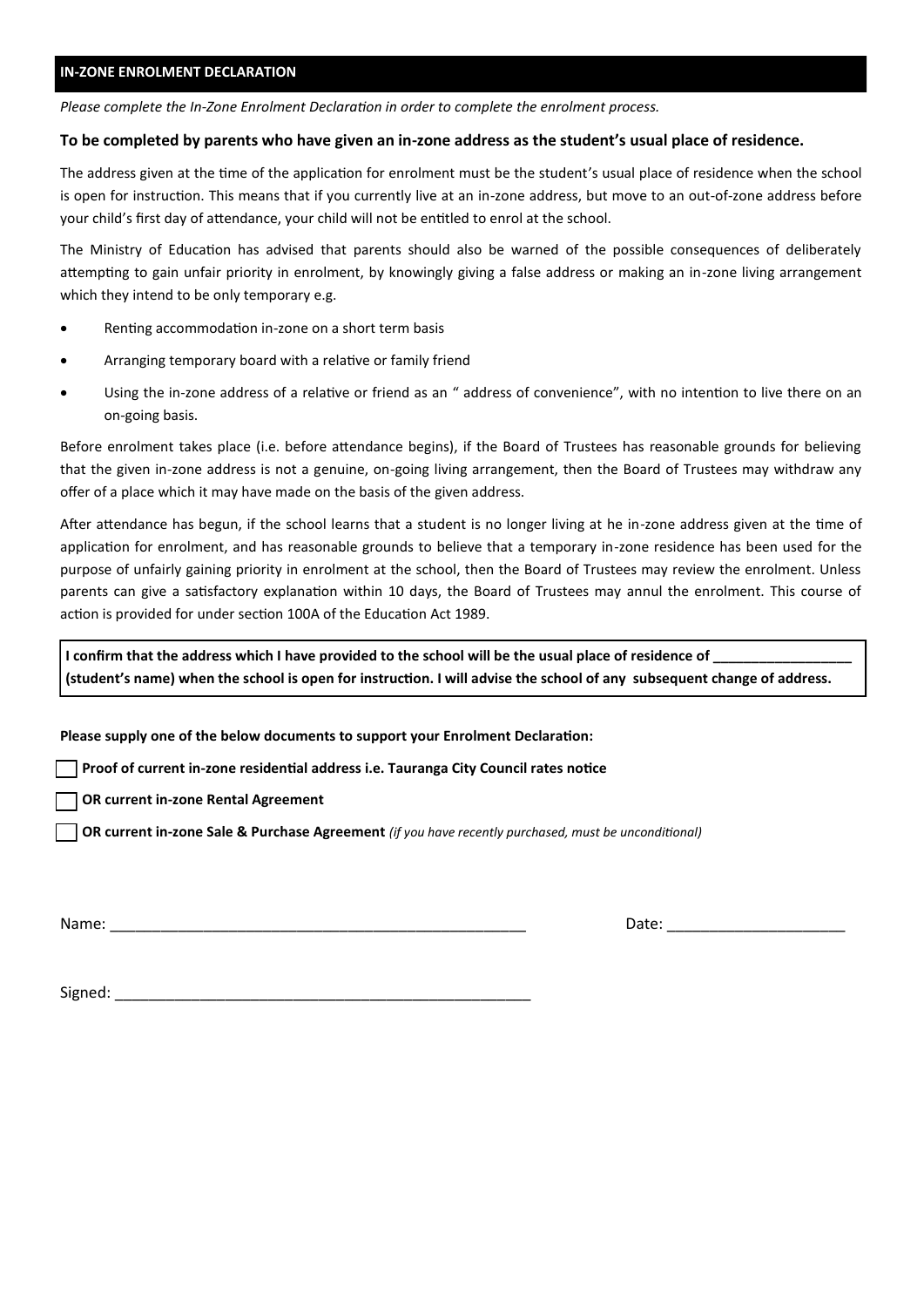**PARENTAL AGREEMENT—In signing this you are agreeing to the 5 statements below.** 

#### **If you do not agree to all of the statements please discuss this with the Principal/Deputy Principals**

- 1. **Attendance:** I agree to ensure that my child attends school every day but in the event of illness or other particular circumstance I will notify the school before 9:00am on the morning of the absence.
- 2. **School Uniform:** I understand that Ōtūmoetai Primary School has a compulsory uniform. I will ensure that my child is suitably equipped in regulation uniform and will wear it with pride. I will ensure that the uniform is clean and tidy and adequately named.
- 3. **Code of Behaviour:** I understand that the school has rules and a code of behaviour that makes the school a safe place for students and staff. I will support the school's behaviour initiatives and acknowledge the need for parents and school to support one another in this regard.
- 4. **Public Health Nurse:** I understand that from time to time health issues sometimes arise and the school may seek the advice of the Public Health Nurse. I understand that the nurse may need to see my child and that if any action is recommended she will contact us.
- 5. **Learning Support Register:** I/we give permission for our child's information to be included on the Community of Learning (COL) Learning Support Register. This means that any relevant information or extra support that your child may receive regarding their education or well being at Ōtūmoetai Primary School can be shared within the Ōtūmoetai cluster schools and with other personnel appointed by the Kāhui Ako to cater for the additional needs of our ākonga.

**Signature:** I have read the 5 statements directly above and am signing my agreement to all of them.

**Signed:** \_\_\_\_\_\_\_\_\_\_\_\_\_\_\_\_\_\_\_\_\_\_\_\_\_\_\_\_\_\_\_\_\_\_\_\_\_\_\_\_\_\_\_\_ **Signed:** \_\_\_\_\_\_\_\_\_\_\_\_\_\_\_\_\_\_\_\_\_\_\_\_\_\_\_\_\_\_\_\_\_\_\_\_\_\_\_\_\_\_\_

**CHECK LIST—To speed up the enrolment process, please use this check list to ensure you have attached the relevant documents to this application:**

- ❑ Completed all pages of this enrolment form.
- □ Provided a copy of Student's NZ Birth Certificate or Passport.
- ❑ *If the student was not born in New Zealand,* provided a copy of passport and relevant documents/visa.
- ❑ Date of first entry into New Zealand completed *if applicable*.
- ❑ Completed up-to-date Medical Information.
- ❑ Provided Immunisation Details *if applicable*.
- ❑ Completed Learning and Behaviour information.
- ❑ Read and signed the Education Outside the Classroom Parent Agreement
- ❑ Read and signed the Parental Agreement
- ❑ Read, completed and signed the In-Zone Enrolment Declaration.
- ❑ Provided a copy of proof of **in-zone** address.
- ❑ Read, completed and signed the Digital Citizenship/Cyber Safety Memorandum of Understanding

**Thank you for your application**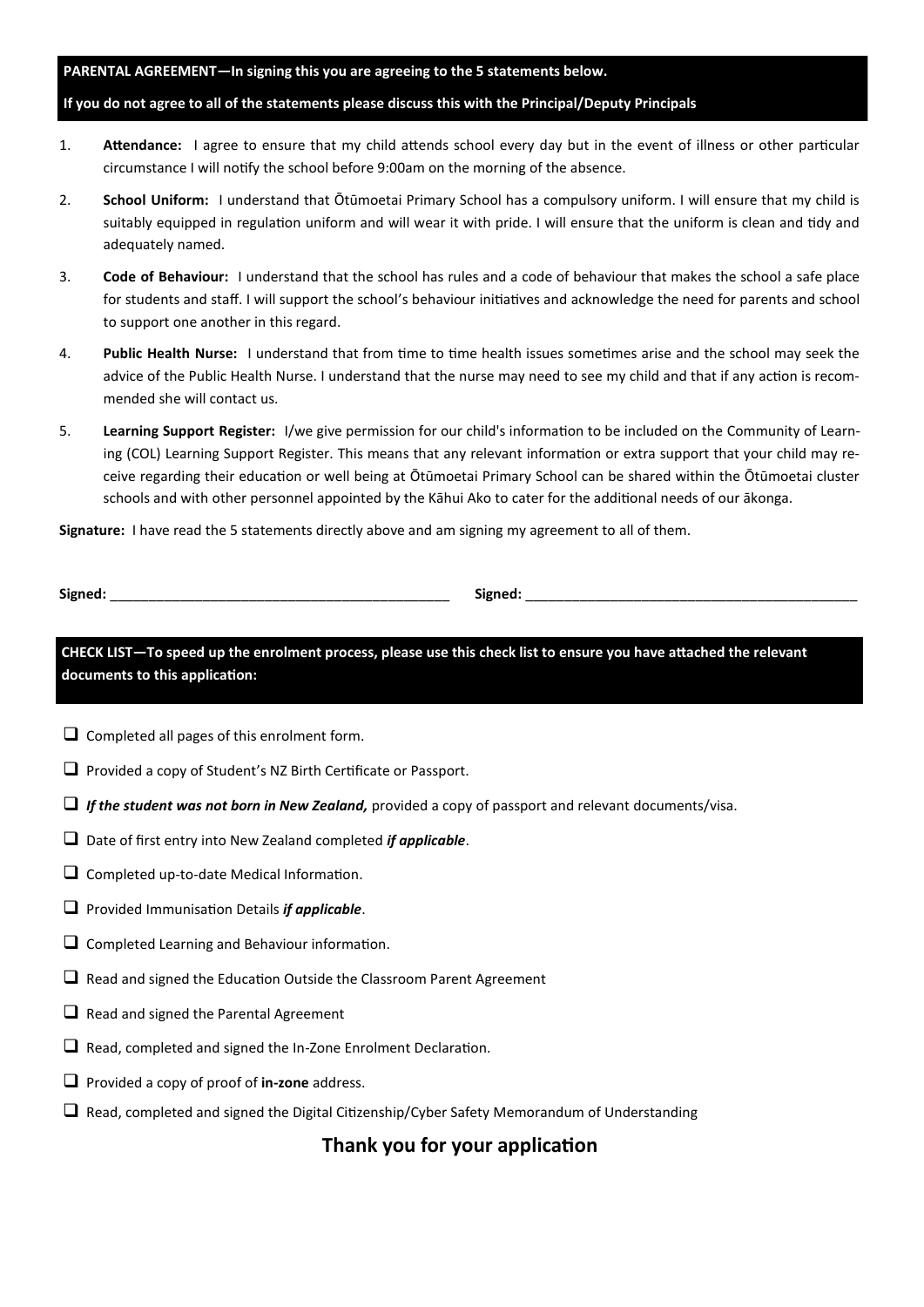## **OUT OF ZONE ENROLMENTS**

Roll growth at our school has the potential to cause overcrowding. As a result the Ministry of Education and the Board of Trustees have put in place an enrolment scheme/zone that will give the school more control over its rate of growth and ensure the right of entry to parents and children who live within the school's identified home zone.

This enrolment scheme meets the Purposes and Principles found in Section 11A of the Education Act 1989. These read as follows:

- (a) To avoid overcrowding or the likelihood of overcrowding
- (b) To ensure that the selection of applicants for enrolment is fair and transparent
- (c) To enable the Secretary of Education to make best use of existing networks of State schools and to ensure that, as far as possible:

(i) the scheme does not exclude local students

(ii) no more students are excluded than necessary to avoid overcrowding

Where there are more out-of-zone applications than places a ballot will be held. Names drawn in the ballot will be recorded in the order they are drawn up to a limit of the number of available spaces. Beyond this names will be recorded on a waiting list in the order they are drawn. If an application is successful, parents have 7 days to accept, or decline the offer of enrolment. The Board will offer any consequential enrolment place in the order of the waiting list drawn from the ballot.

## **OUT-OF-HOME ZONE APPLICATION FOR ENROLMENT**

|                                                                                                                         | Year level on enrolment (please circle) Year 1 Year 2 Year 3 Year 4 Year 5 Year 6 |  |  |  |  |
|-------------------------------------------------------------------------------------------------------------------------|-----------------------------------------------------------------------------------|--|--|--|--|
|                                                                                                                         |                                                                                   |  |  |  |  |
|                                                                                                                         |                                                                                   |  |  |  |  |
|                                                                                                                         |                                                                                   |  |  |  |  |
| This application is for area oprolment only and does not quarantee assessment a paplication must be completed sarefully |                                                                                   |  |  |  |  |

This application is for pre-enrolment only and does not guarantee acceptance. The application must be completed carefully and have all the necessary documents attached and returned to the school office by the closing date to be considered.

## **CLOSING DATE**

**TO BE ADVISED**

## **BALLOT DATE TO BE ADVISED**